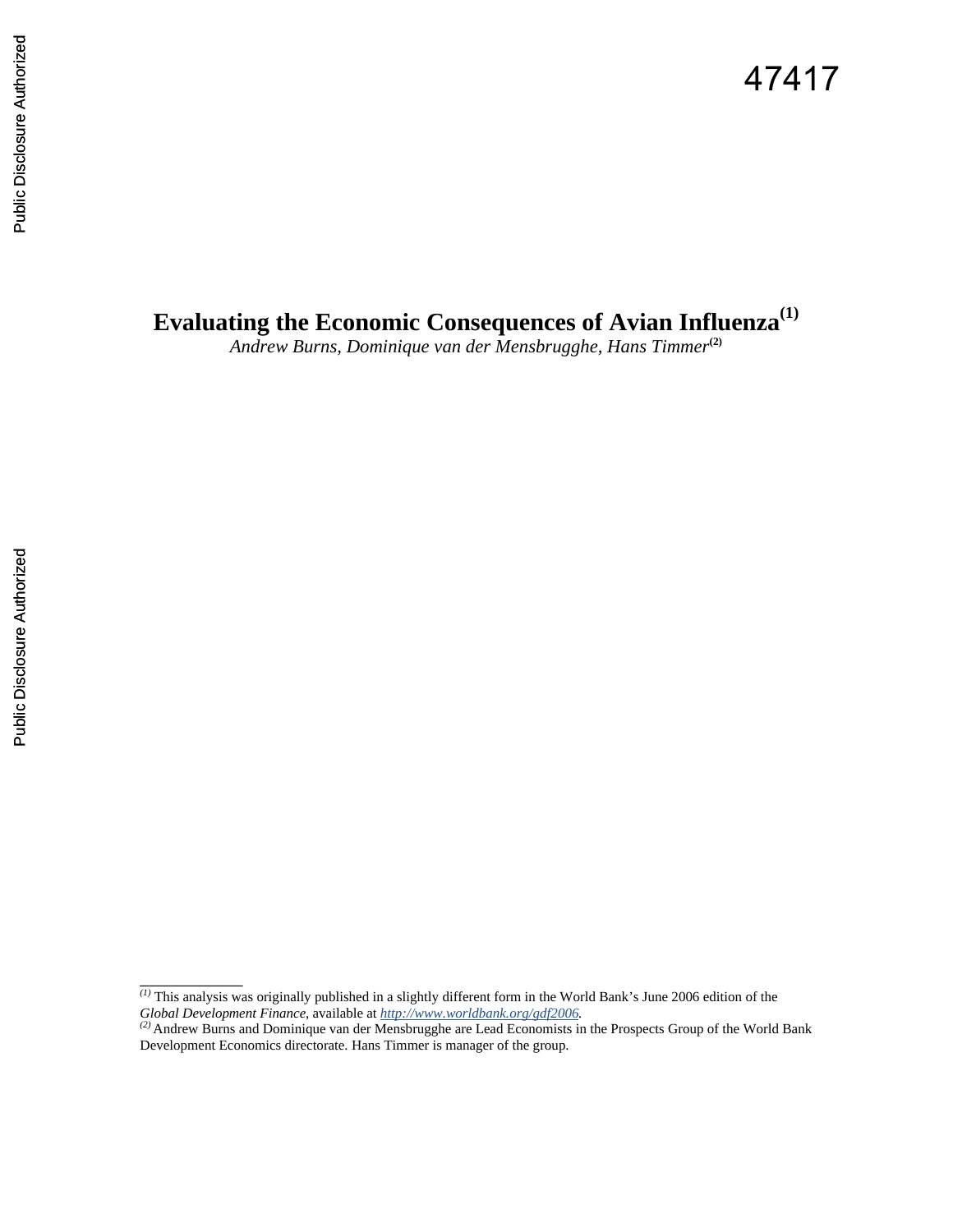## **Avian influenza**

The continued spread of the bird-to-bird version of avian influenza (or bird flu, also known by its scientific identifier H5N1) with limited bird-to-human transmission comprises part of the baseline forecast published in the World Bank's *Global Development Finance*, *2006*.

## *Economic consequences of a further spread of bird-to-bird flu*

The principal economic impact of the H5N1 virus so far has come in the rural sectors of several Asian economies in which the disease is enzootic. Its appearance in a number of European and African countries suggests that the disease may become as prevalent among the wild birds of these continents as it is currently in Asia.

Table 1 reports an effort to estimate the macroeconomic impact of such a spreading of the current bird-to-bird flu. The reported results are based on a scenario where bird-to bird flu becomes enzootic throughout the world to the degree observed in Vietnam in 2004 (approximately 12 percent of all domestic birds died from the disease or were culled to prevent spread). While direct  $\cos$ ts are small (only 0.[1](#page-1-0) percent of world GDP),<sup>1</sup> differing degrees of international specialization and cost structures suggest that, allowing for interactions with other sectors, regional impacts could be as high as  $0.7$  percent of GDP.<sup>[2](#page-1-1)</sup> Because the poultry sector is more important in developing countries and relatively labor intensive, job losses could represent about 0.2 percent of the global work force, or some 5 million jobs during the time it takes the global economy to adjust.

| Table 1. Impact of a widening of bird-bird flu |  |  |
|------------------------------------------------|--|--|
|------------------------------------------------|--|--|

| (% change in GDP, relative to the baseline) |  |  |  |  |
|---------------------------------------------|--|--|--|--|
|---------------------------------------------|--|--|--|--|

|                               | Bird-bird <sup>(a)</sup> |
|-------------------------------|--------------------------|
| World total                   | $-0.1$                   |
| High income countries         | $-0.1$                   |
| Low & Middle-income countries | $-0.4$                   |
| East Asia and Pacific         | $-0.4$                   |
| Europe & Central Asia         | $-0.4$                   |
| Latin America & the Caribbean | $-0.7$                   |
| Middle East & North Africa    | $-0.4$                   |
| South Asia                    | $-0.4$                   |
| Sub Saharan Africa            | $-0.3$                   |

*Source* : World Bank.

*(a)* Assumes that 12 percent of domestic birds in each region die from the disease or are killed in efforts to prevent its spread.

<span id="page-1-0"></span> $\frac{1}{1}$  Direct costs are small. Six percent of the world population of domestic poultry amounts to some 170 million birds. At a retail price of \$2 per bird, and assuming (based on the Vietnamese experience) 0.75 cents in costs associated with monitoring and culling infected birds, this would amount to about \$760 million worldwide, or about 0.02 percent of world GDP.

<span id="page-1-1"></span><sup>2</sup> While the poultry sector represents less than 0.2 percent of the GDP of high-income countries, its share in developing countries is about 1.2 percent of GDP, rising to 2.4 percent of GDP in the East Asia and Pacific region.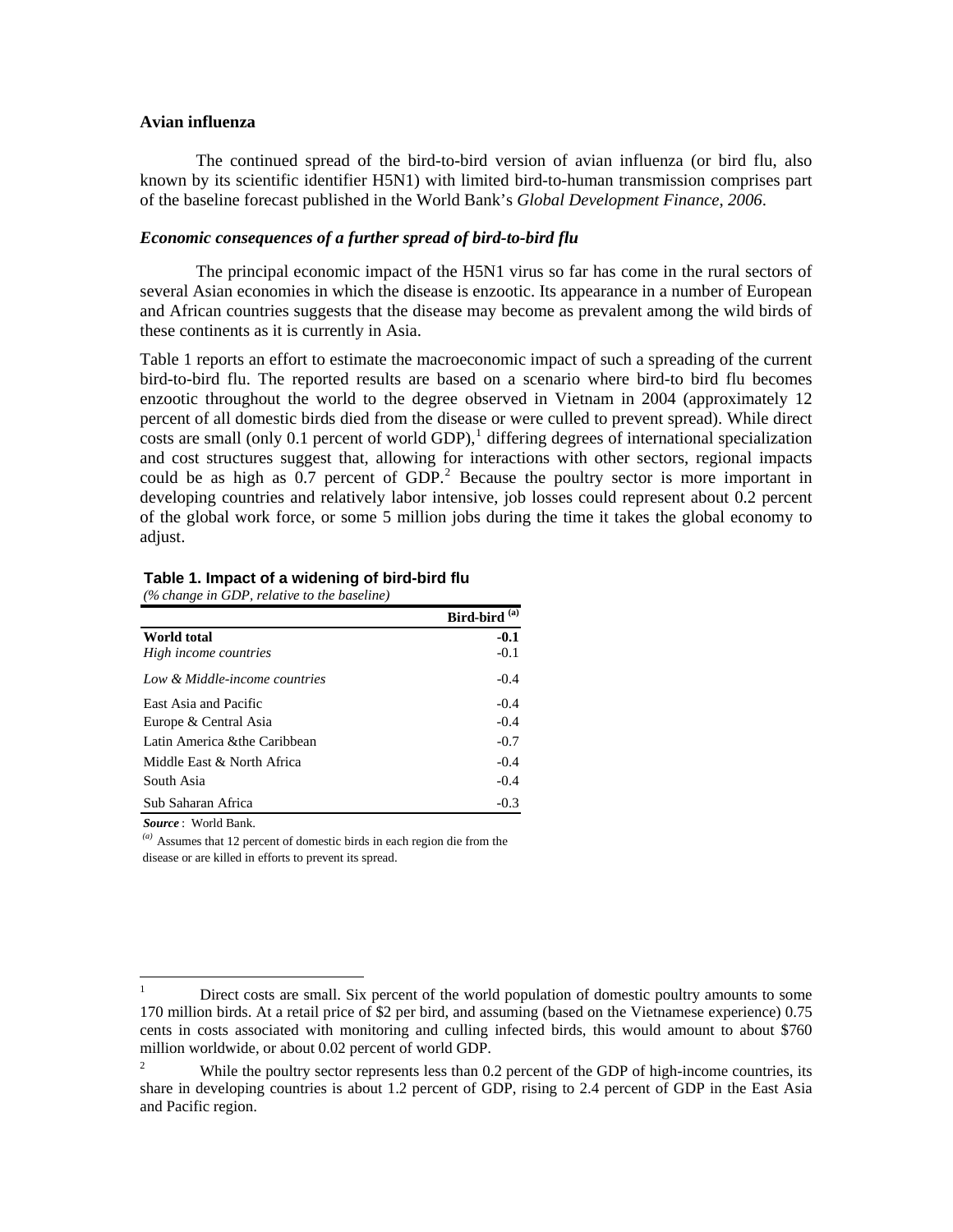#### *Possible economic consequences of a human pandemic*

Even a flu with "normal" characteristics in terms of transmissibility and deadliness could have serious consequences for the world economy if the world's population has limited immunity. Estimates suggest that such a flu could infect as much as 35 percent of the world's population (WHO 2005), spreading throughout the world in as few as 180 days (RTI, 2006). As compared with a normal flu season, where some  $0.2-1.5$  million die (WHO 200[3](#page-2-0)),<sup>3</sup> deaths from even a mild new flu might include an additional 1.4 million people worldwide. A more virulent form, such as the 1918-9 flu, which was more deadly for healthy adults than a normal flu, could have much more serious consequences, killing as many as 1 in 40 infected individuals (Barry 2005) or some 71 million, with some authors suggesting that as many as 180–260 million could die in a worst-case scenario (Osterholm 2005).

Table 2 reports the results of three separate simulations of the economic consequences of a pandemic (McKibbin and Sidorenko 2006). The first (mild) scenario is modeled on the Hong Kong flu of 1968-9; the moderate flu has the characteristics of the 1957 Asian flu; and the severe simulation is benchmarked on the 1918-9 Spanish  $flu<sup>4</sup>$  $flu<sup>4</sup>$  $flu<sup>4</sup>$  Each of these scenarios assumes that efforts by individuals and official agencies to limit the spread of the disease are no more effectual than those observed during previous epidemics and reflects differences in population density, poverty, and the quality of healthcare available. For the world as a whole, a mild pandemic would reduce output by less than 1 percent of GDP, a moderate outbreak by more than 2 percent, and a severe pandemic by almost 5 percent, constituting a major global recession. Generally speaking, developing countries would be hardest hit, because higher population densities and poverty accentuate the economic impacts in some countries.

|                                                                       | Mild   | <b>Moderate</b> | <b>Severe</b> |
|-----------------------------------------------------------------------|--------|-----------------|---------------|
| (% change in GDP, first-year)                                         |        |                 |               |
| World                                                                 | $-0.7$ | $-2.0$          | $-4.8$        |
| High-income                                                           | $-0.7$ | $-2.0$          | $-4.7$        |
| Developing                                                            | $-0.6$ | $-2.1$          | $-5.3$        |
| East Asia                                                             | $-0.8$ | $-3.5$          | $-8.7$        |
| Europe and Central Asia                                               | $-2.1$ | $-4.8$          | $-9.9$        |
| Middle-East & North Africa                                            | $-0.7$ | $-2.8$          | $-7.0$        |
| South Asia                                                            | $-0.6$ | $-2.1$          | $-4.9$        |
| Deaths (millions)                                                     | 1.4    | 14.2            | 71.1          |
| Source: World Bank calculations based on McKibbin & Sidorenko (2006). |        |                 |               |

#### **Table 2 Possible economic impacts of flu pandemic**

<span id="page-2-0"></span><sup>&</sup>lt;sup>2</sup><br>3 The World Health Organization (2003) estimates between 200,000 and 500,000 deaths each year. Osterholm (2005) reports a higher death toll of between 1 million and 1.5 million people worldwide from influenza infections or related complications, making it the third most deadly infectious disease after AIDS and tuberculosis, but ahead of malaria.

<span id="page-2-1"></span><sup>4</sup> McKibbin and Sidorenko also model an "Ultra" flu, which is not based on any known previous pandemic, but has the characteristics of the Spanish flu, plus higher mortality for older people. This simulation is not reported here.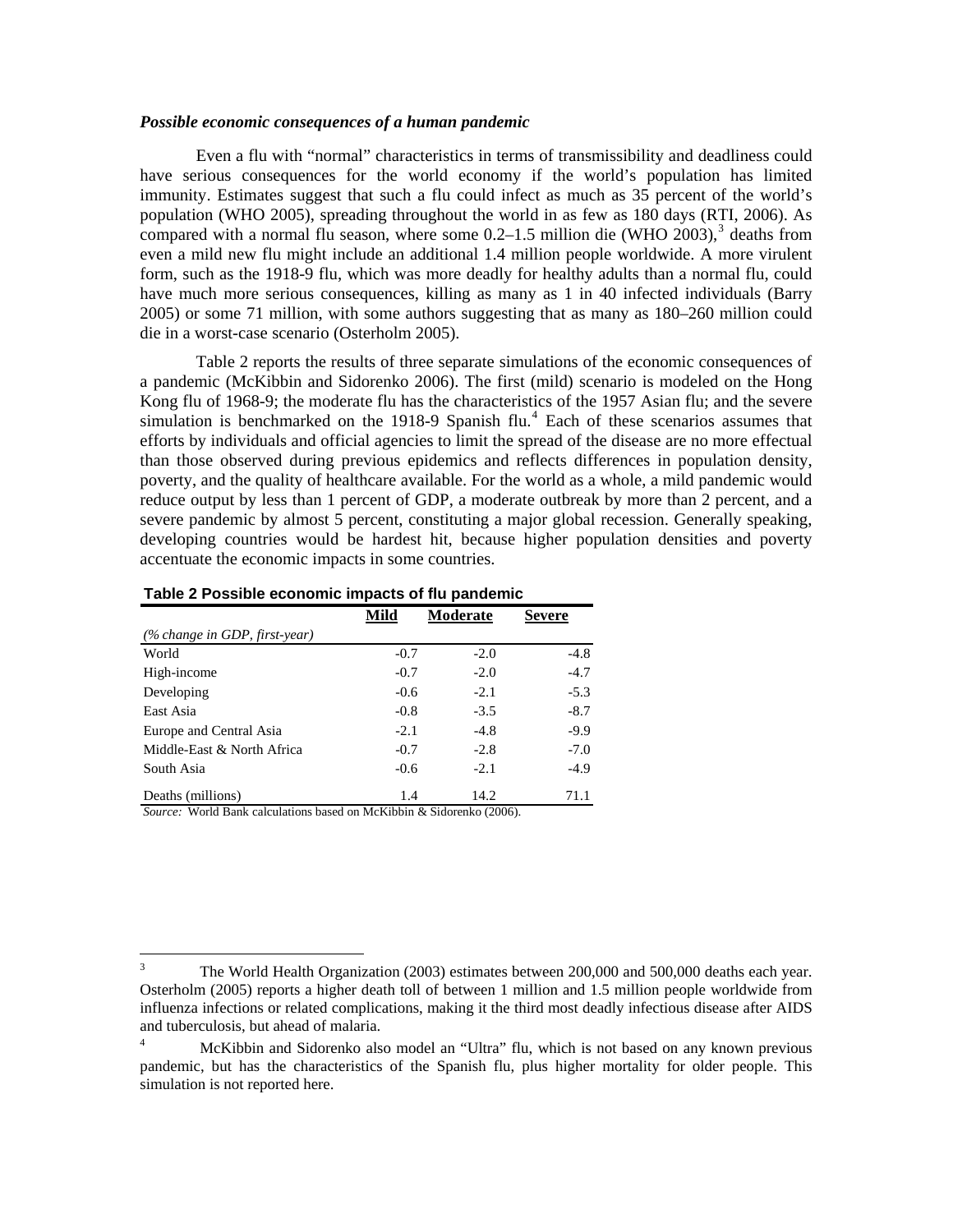Table 3 shows an alternative modeling of a pandemic. It is based on a pandemic similar in terms of mortality to the Spanish flu epidemic of 1918/9. This scenario is presented with a view to better understanding the factors driving the aggregate numbers in such simulations. The first column shows the impact in terms of GDP lost in the first year of the pandemic purely from additional deaths (here roughly equal to McKibbin's severe scenario). The second column builds in the impact on aggregate productivity resulting from the infection of some 35 percent of the population. Even though individuals are only temporarily unavailable from work, the impact on output here is more than twice as large as from the loss of life, because the affected population is so much larger.

The third column shows the largest impact. Here individuals are assumed to change their behavior in the face of the pandemic by (a) reducing air travel in order to avoid infection in the enclosed space of a plane, (b) avoiding travel to infected destinations, and (c) reducing consumption of services such as restaurant dining, tourism, mass transport, and nonessential retail shopping. The degree to which such reactions would occur is necessarily uncertain. In this scenario it was assumed that for the year as a whole air travel would decline by 20 percent and that tourism, restaurant meals, and consumption of mass transportation services would also decline by 20 percent.

|                                 |                              | Impact of:                      |                        |        |                    |
|---------------------------------|------------------------------|---------------------------------|------------------------|--------|--------------------|
|                                 |                              |                                 | <b>Efforts to</b>      |        |                    |
|                                 |                              | Illness and                     | avoid                  |        |                    |
|                                 | <b>Mortality<sup>a</sup></b> | <b>Absenteeism</b> <sup>b</sup> | infection <sup>c</sup> | Total  | Total <sup>d</sup> |
|                                 |                              |                                 | (% of GDP)             |        | (\$ billion)       |
| World total                     | $-0.4$                       | $-0.9$                          | $-1.9$                 | $-3.1$ | $-1.526$           |
| High income countries           | $-0.3$                       | $-0.9$                          | $-1.8$                 | $-3.0$ | $-1,131$           |
| Low and middle income countries | $-0.6$                       | $-0.9$                          | $-2.1$                 | $-3.6$ | $-405$             |
| East Asia and Pacific           | $-0.7$                       | $-0.7$                          | $-1.2$                 | $-2.6$ | -99                |
| Europe and Central Asia         | $-0.4$                       | $-0.7$                          | $-2.3$                 | $-3.4$ | -83                |
| Latin America and the Caribbean | $-0.5$                       | $-0.9$                          | $-2.9$                 | $-4.4$ | $-118$             |
| Middle East and North Africa    | $-0.7$                       | $-1.2$                          | $-1.8$                 | $-3.7$ | $-25$              |
| South Asia                      | $-0.6$                       | $-0.8$                          | $-2.2$                 | $-3.6$ | $-37$              |
| Sub Saharan Africa              | $-0.6$                       | $-0.9$                          | $-2.2$                 | $-3.7$ | $-26$              |

| Table 3. A breakdown of economic impacts of a potential human-to-human pandemic |  |
|---------------------------------------------------------------------------------|--|
| % of GDP                                                                        |  |

*Source:* World Bank.

a Assumes a human flu pandemic similar to the 1918 Spanish flu. Globally 1.08 percent of the world population dies, with mortality rates varying from 0.3 percent in the U.S. to more than 2 percent in some developing countries.

b Assumes that for every person that dies, 3 are seriously ill, requiring hospitalization for a week and absence from work for two weeks, 4 require medical treatment and are absent from work for a week, and approximately 27 percent of the population has a mild bout of flu requiring two days absence from work. It assumes that in addition for every sick day another absentee day is registered either because people stay at home to care for a sick person or to avoid illness.

c Efforts to avoid infection are modelled as a demand shock, reflecting reduced travel, restaurant dining, hotels, tourism and theater visits as individuals seek to avoid contact with others.

d Total impact in 2006, in 2006 dollars; e.g., \$1.5 trillion shown is 3.1% of world GDP of \$49.6 trillion.

The assumed 20 percent declines are well below the peak decline of 75 percent in air travel to Hong Kong during the SARS epidemic and an average decline of 50-60 percent during the four-month period the outbreak was active. Retail sales declined by 15 percent at the peak, and by about 9 percent over the four month period, implying about 15 percent decline from trend (Siu and Wong, 2004) over the four month period or about 5 percent on an annualized basis. Sharper declines on an annualized basis are assumed in these simulations because a flu pandemic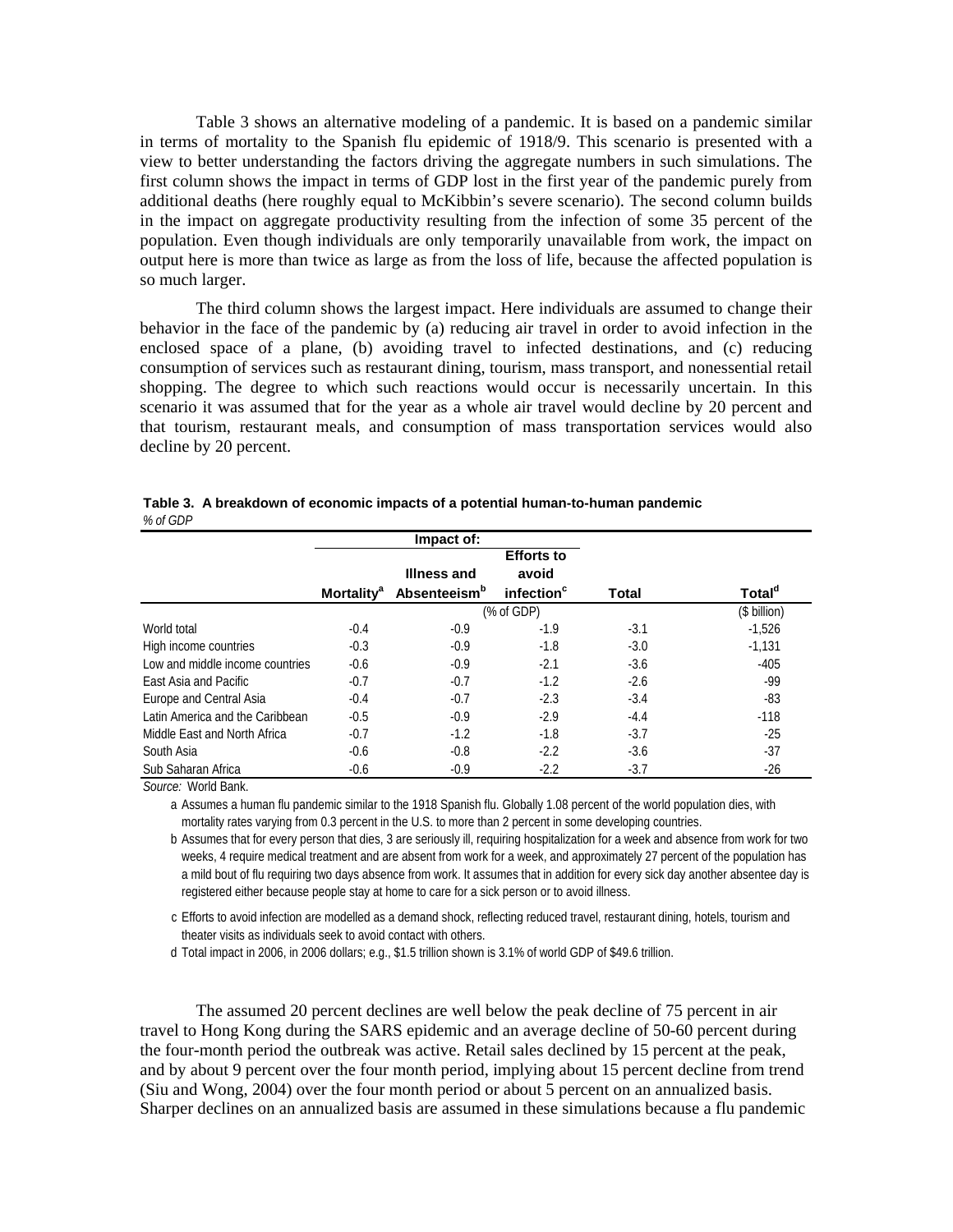would last more than a year (pandemics are typically experienced in at least two waves with peak period of infection during the winter).

The total impact of a shock combining all these elements is 3.1 percent for the global economy and ranges from 4.4 percent in Latin America and the Caribbean to 2.6 percent in the East Asia and Pacific region, mainly reflecting the relative importance and labor intensity of tourism and other services in each region.

The modeling attempted to take into account the possibility that the economic effects of an outbreak would be greatest in the country where the human-to-human strain originates, the main factor here being private and public efforts to isolate and contain the disease by avoiding travel and imposing quarantines. However, simulations of an outbreak beginning in Thailand suggest that whatever additional costs the originating country might endure, these would be dominated by secondary effects as the disease spreads to other countries and global economic activity declines.

Given the tremendous uncertainties surrounding the possibility and eventual nature of a pandemic inflation, these simulations must be viewed as purely illustrative. They provide a sense of the overall magnitude of potential costs. Actual costs, both in terms of human lives and economic losses, are likely to be very different.

That said, these simulations serve to underline the importance of mobilizing global efforts to meet this potential crisis. Monitoring outbreaks of bird-to-bird and bird-to-human infections and culling infected flocks appear to be effective strategies to reduce bird-to-human transmission and reduce the likelihood that the disease will mutate into a form that is easily transmissible between humans. The fact that there have been no reported cases of bird flu in Vietnam in the 2005-6 flu season suggests that such preventative efforts can be effective.

However, even with such efforts, an eventual human pandemic at some unknown point in the future is virtually inevitable (WHO, 2004). Because such a pandemic would spread very quickly, substantial efforts need to be put into place to develop effective strategies and contingency plans that could be enacted at short notice. Much more research and coordination at the global level are required.